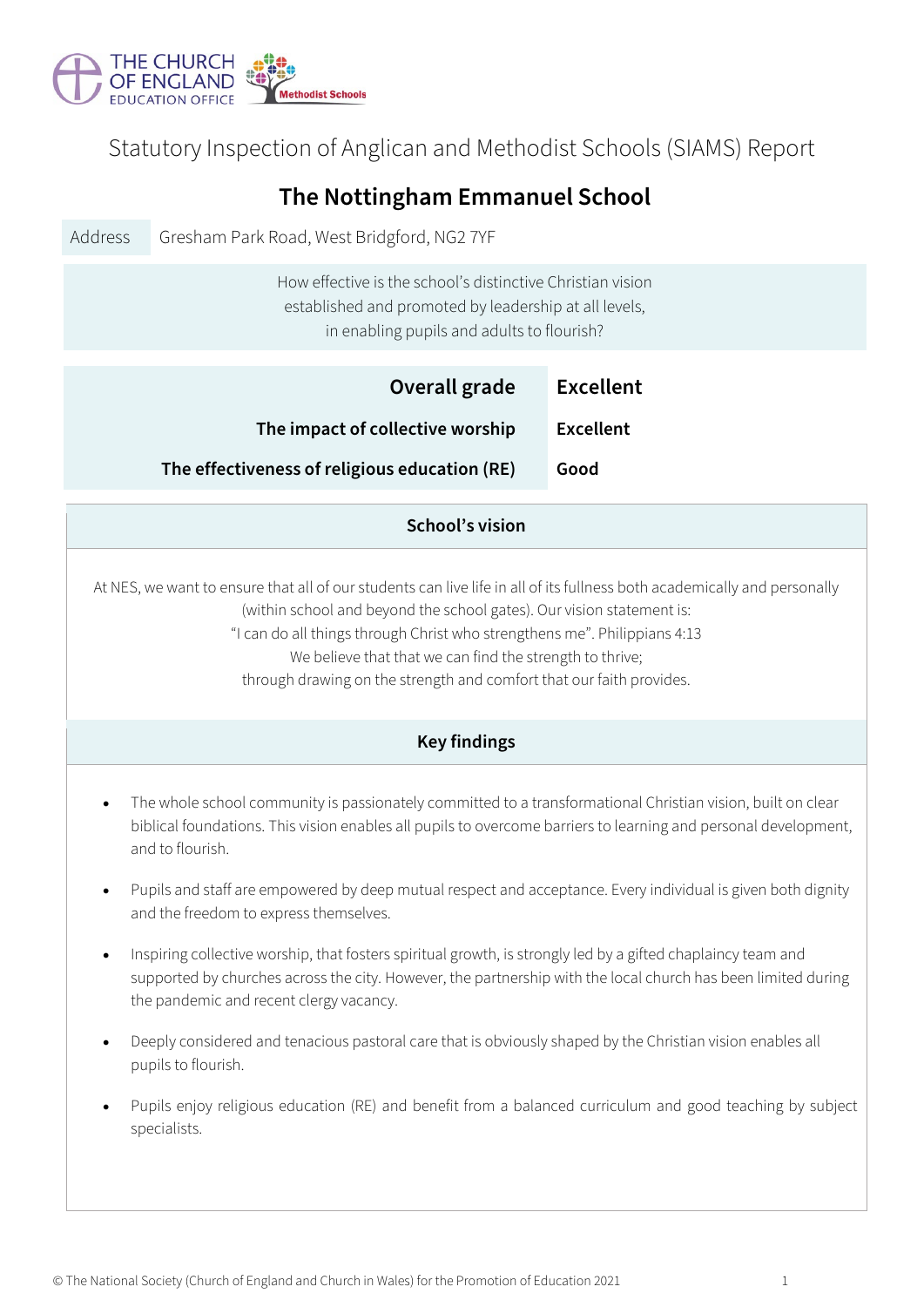## **Areas for development**

- Make provision for RE in the Sixth Form that matches the quality of that in other key stages so that post-16 students, who are not taking A level RE, continue to develop their understanding of world religions and worldviews.
- Deepen the partnership with the local church in order to further enrich the school's provision for collective worship.

How effective is the school's distinctive Christian vision, established and promoted by leadership at all levels, in enabling pupils and adults to flourish?

## **Inspection findings**

The vision of removing barriers of every kind inspires and shapes all aspects of the school community. It is firmly rooted in Philippians 4 verse 13, 'I can do all things through Christ who strengthens me'. In a well-designed graphic to illustrate this, 'can't' becomes 'can', with the cross. The principal, senior leaders and staff share a passionate commitment to enabling every pupil to 'live life in all its fullness'. Pupils and adults readily articulate the life-changing influence that the vision has on them and the whole school community. They are motivated by hope in themselves and in God. The school's chosen values of wisdom, hope, community and dignity are the foundations for building relationships and creating unity. Sixth Formers attribute their confidence and development as individuals to their daily experience of these values. Pupils with physical disabilities are enabled to participate fully in school life and learning. Focused on the distinctive Christian vision, leaders monitor and evaluate its impact effectively over a range of activities. This informs ongoing development so that the school continues to enhance how the vision is lived out.

Strategic planning is shaped by the vision of enabling every pupil to learn and grow as a well-rounded individual. Consequently, leaders invest heavily in a very capable and determined pastoral team, and resource a well-equipped learning support centre. True to 'Can't' becoming 'Can', loving pastoral care and carefully tailored learning support produce pupils' success and enjoyment of school. Pupils' well-being is further nurtured through effective partnerships with external agencies. Consequently, pupils with special needs and/or disabilities (SEND), including particular physical needs, participate fully in school and flourish. Pupils believe that through school they 'grow as people'.

Day to day wisdom, hope, community and dignity shape relationships. Pupils and staff are immensely proud of the wide diversity of the school community. They take the opportunities of activities to celebrate pupils' cultures to ask questions, explore difference and learn from each other. Therefore, pupils of all backgrounds feel strongly that they belong, are listened to and can be themselves. Leaders address the wellbeing of staff so that staff, in all roles, know they are valued as individuals. Relationships between staff are strongly supportive and create an environment where they are confident their views are listened to. Parents feel their children are given dignity as individuals. Excellent behaviour is coupled with the school's commitment to second chances. The school's approach to behaviour incorporates meaningful opportunities to forgive and be forgiven. Removing barriers means enabling pupils to learn from past mistakes. So permanent exclusions are rare. Pupils excluded from other schools successfully make a fresh start and thrive at this school.

The school's vision shapes the broad and balanced curriculum so that it is tailored to the context of the school's diverse community. History lessons in year 8, for example, compare medieval England with the Mali empire of the same period. As a result, pupils can see themselves in their studies.

The excellent work of chaplaincy is at the heart of school life. Under the leadership of a compassionate and committed Christian youth worker, the chaplaincy team is essential in supporting the development of character and spiritual life.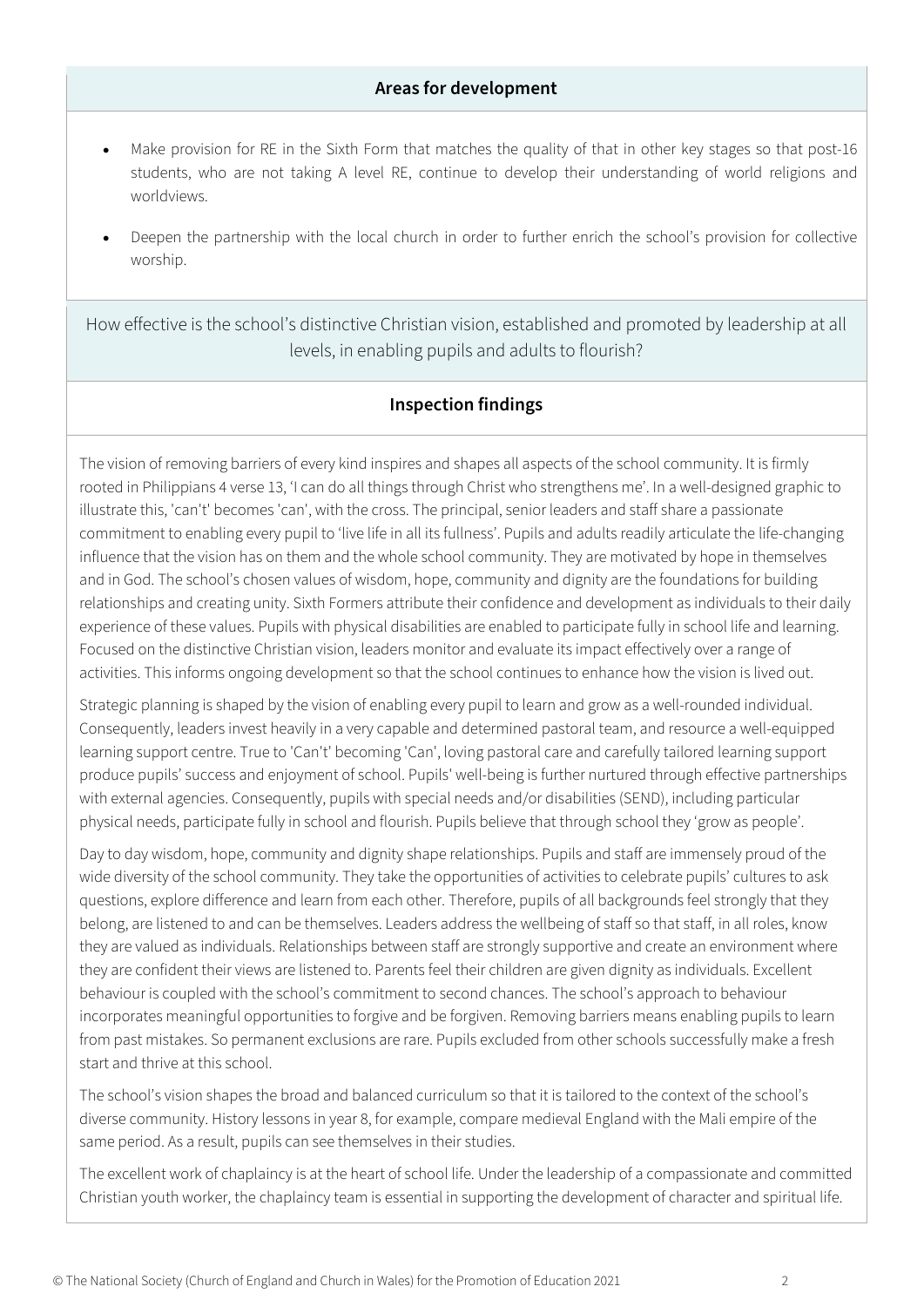They model freedom and confidence to talk about faith. So, whatever their beliefs, pupils are comfortable in expressing their personal faith, which enables their own spiritual development. Pupils appreciate the chapel as a calm place where they can escape pressure. They value the friendly lunchtime discussions alongside nurturing care. The Christian youth worker often plays a key part in turning pupils' suggestions into reality, not only in worship but also in enrichment and cultural events. As a result, pupils take the lead in charitable and ethical activities especially through their houses. Thus, inspired by a speaker at collective worship and by personal experience, pupils initiated and led a collection of Easter eggs for the local food bank.

Highly invitational and inclusive collective worship provides an imaginative range of opportunities for pupils and staff to explore faith and worship. Pupils learn more of what it means, day by day, to draw in faith on Christ's strength. One pupil described this as knowing 'God is with you every step of the way'. The Christian youth worker benefits from and contributes to the joint planning of worship by the chaplains' network within the Archway Learning Trust. The carefully planned programme, based on biblical teaching and well presented by the chaplaincy team, produces accessible and engaging worship. Pupils regularly provide music through a band and are fully involved in leading and evaluating collective worship. This experience enables a group of pupils to help lead worship in a local primary school. In Lent, the chaplaincy team facilitated Muslim pupils to share their beliefs about Ramadan and Eid during worship. This has generated much interest and led to many questions in the whole school. It continues to have a powerful impact in affirming Muslim pupils and staff, and in strengthening mutual understanding and community. An older pupil commented that collective worship 'helps you to understand yourself and connect yourself to God'.

Prayer is deeply embedded and natural in school life. Pupils find the school prayer relevant and can say it with integrity particularly because they have been closely involved in writing it. The resourcing of a suitable space for Muslim prayer is an example of the school's commitment to supporting the spiritual development of all. Adults equally value opportunities to pray together in everyday school life as well as in collective worship. Pupils are encouraged by times to reflect and be thankful.

The study of RE makes a vital contribution to pupils' understanding and respect for each other. Skilfully guided lessons stretch and challenge pupils to understand and articulate theological concepts and beliefs. Pupils enjoy discussion and change their minds as they examine moral issues together. They find RE lessons a safe space in which to be open about their own views. They are able to disagree well. Almost all Key Stage 4 pupils take the full GCSE course in RE and some progress to study A level in the subject. However, there is limited RE provision for Sixth Form students who are not studying A level RE. RE is not yet excellent because Sixth Form students have insufficient opportunities to further develop their religious understanding.

The Diocese and the Archway Learning Trust are key partners. They facilitate the Christian vision effectively, through collaboration, networks and continuing professional development. As a result, they encourage and sustain governors and leaders in their work as Church school leaders. Through their commitment to transforming lives, this excellent school is a place where pupils and adults flourish.

| <b>VA</b><br><b>ONLY</b>                | The effectiveness of RE is                                                                                                                                                                                                                                                                                                                                                       |                  | Good                             |            |        |  |  |  |
|-----------------------------------------|----------------------------------------------------------------------------------------------------------------------------------------------------------------------------------------------------------------------------------------------------------------------------------------------------------------------------------------------------------------------------------|------------------|----------------------------------|------------|--------|--|--|--|
|                                         | All pupils including those with SEND make good progress in RE. They follow a balanced, engaging curriculum in<br>Key Stages 3 and 4 through which they tackle challenging religious concepts. The quality of teaching and<br>learning is good, as confirmed at inspection. RE learning enables pupils in this diverse school community to<br>understand each other and flourish. |                  |                                  |            |        |  |  |  |
| Contextual information about the school |                                                                                                                                                                                                                                                                                                                                                                                  |                  |                                  |            |        |  |  |  |
| Date of inspection                      |                                                                                                                                                                                                                                                                                                                                                                                  | 10 May 2022      |                                  | <b>URN</b> | 139765 |  |  |  |
| Date of previous inspection             |                                                                                                                                                                                                                                                                                                                                                                                  | 17 November 2015 |                                  |            |        |  |  |  |
| School status                           |                                                                                                                                                                                                                                                                                                                                                                                  |                  | Voluntary aided secondary school | <b>NOR</b> | 1139   |  |  |  |